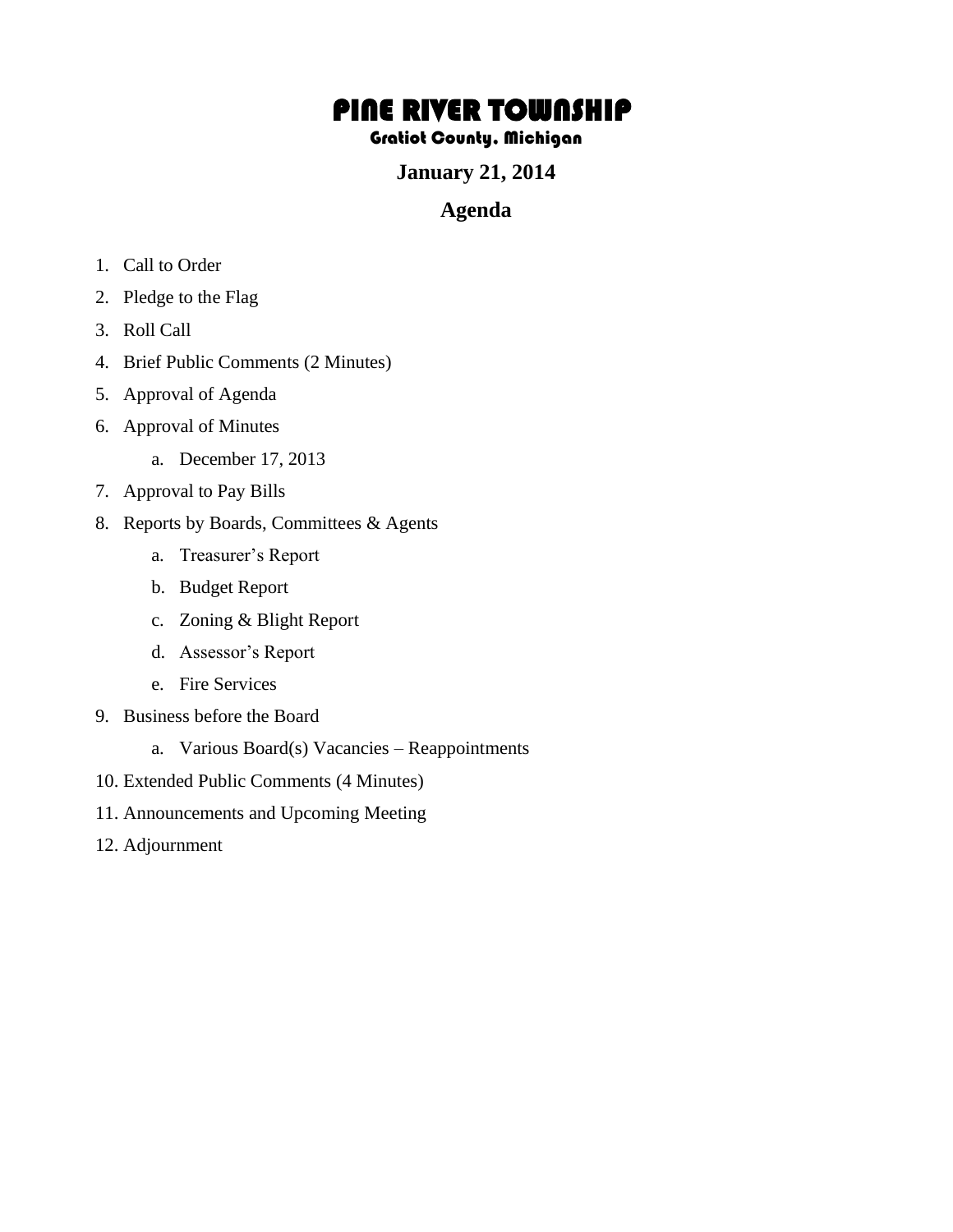## **MINUTES OF THE PINE RIVER TOWNSHIP BOARD MONTHLY MEETING JANUARY 21, 2014**

- 1. The regular monthly meeting of the Pine River Township Board was called to order at 7:00 pm by Supervisor Beeson at the Township Hall.
- 2. Pledge the flag: The board and the public said the pledge to the flag.
- 3. Roll Call: Best: present, Moeggenborg: present, Beeson: present, Rademacher: present, Baker: present. All board members present.
- 4. Brief Public comments (2 minutes): Lawrence Davidson would like a couple Board Members to review his cleanup effort to satisfy the court order he has been directed to follow. Supervisor Beeson and Trustee Baker will tour his property with Mr. Davidson and report back to the rest of the board.
- 5. Approve the Agenda:

Motion by Moeggenborg second by Best: to approve the revised agenda (added 9b.) as presented. All board members approved. Motion carried 5-0.

6. Approve the Minutes:

Motion by Best: second by Moeggenborg: to approve the Regular Meeting Minutes of December 17, 2013. All board members approved. Motion carried 5-0.

7. Approval to Pay Bills:

Motion made by Moeggenborg: second by Baker: to pay bills as presented in the amount of \$ 80,948.97. All board members approved. Motion carried 5-0.

- 8. Reports by Boards, Committees & Agents
	- a. Treasurers Report Discussion; report placed on file.
	- b. Budget Report Discussion: report placed on file.
	- c. Zoning & Blight Officer Discussion: report placed on file
	- d. Assessor Report Discussion.
	- e. Fire Services Discussion.
- 9. Business before the Board
	- a. Various Board(s) Vacancies Reappointments The following Boards need to be filled: Planning Commission: Zoning Board of Appeals: & Compensation Committee.

Dave Best: Planning Commission & Zoning Board of Appeals – Motion by Moeggenborg: second by Baker to approve the re-appointment of Dave Best to the Planning Commission Board & Zoning Board of Appeals both for (3) year terms expiring in December of 2016. All board members approved. Motion carried 5-0. Ralph Sorensen: Planning Commission–